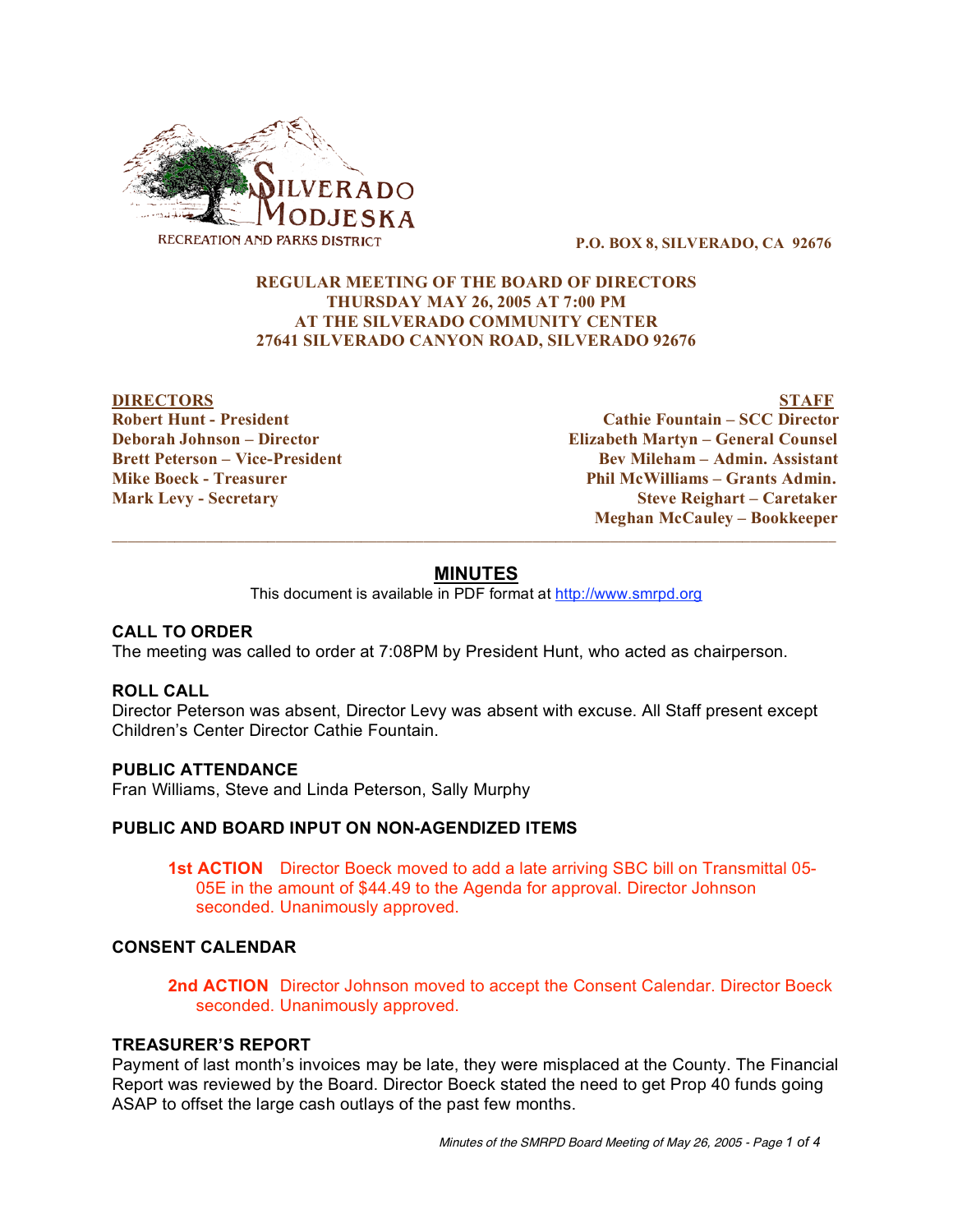**3rd ACTION** Director Boeck made a motion to approve payment of transmittal 05-05C for \$150.00 total for Directors' compensation for the Regular Board Meeting of May 12, 2005 to: Director Boeck \$50.00

Director Levy **\$50.00** Director Hunt \$50.00 Director Johnson seconded. Unanimously approved.

**4th ACTION** Director Boeck made a motion to approve payment of transmittal 05-05D for \$2,735.61 total to:

| <b>Phil McWilliams</b>            | \$449.19   | Reimbursement and Inv. 04/2005  |
|-----------------------------------|------------|---------------------------------|
| <b>Steve Reighart</b>             | \$1,160.40 | Reimbursement and Inv. #2014    |
| <b>RSL Construction</b>           |            |                                 |
| <b>RSSE Structural</b>            | \$520.00   | Inv. #2734 (Renovation Project) |
| SCE.                              | \$343.52   | <b>Inv. Dated 5-11-05</b>       |
| <b>Meghan McCauley</b>            | \$24.68    | Inv. #05-48 (Bookkeeper)        |
| Steve Reighart (RSL Construction) | \$262.50   | Reimbursement and Inv. #2014    |
|                                   |            | (Caretaker Residence Contract)  |

Director Johnson seconded. Unanimously approved

An error in the Agenda was noted, the second transmittal was listed as 04-05E, and the correct transmittal number is 05-05D.

**5th ACTION** Director Boeck made a motion to approve payment of transmittal 05-05E for \$44.49 to: SBC  $\begin{array}{cccc} $44.49 \end{array}$  Phone Bill Director Johnson seconded. Unanimously approved.

# **SILVERADO CHILDREN'S CENTER**

Director Cathie Fountain was not present, having notified only Bev Mileham a few hours prior to the meeting that she would not be able to attend for reasons not specified.

The MOU Draft for the Children's Center was reviewed by the Directors. Everyone including Sally Murphy who was at the meeting representing the Parent Group (Silverado Children's Center, Inc.) accepted the Draft looked with no changes except filling in the several blanks (dates, time periods, etc.).

There has been a lack of support for the takeover by the parents at the center. The lack of support may mean that the District will have to retain ownership and that future cash shortfalls will likely result in the closing of the Center. The Board decided on a time limit of 120 days for completion of the takeover effort by Silverado Children's Center, Inc., with the stated 60 day extension available for use as specified in the MOU.

Director Boeck wanted it to be clear to everyone that the credit card debt is not to be assumed by the District if the transfer of the operation goes forward. Directors Hunt and Johnson replied that all assets and liabilities associated with the business go with it except for any that are specifically excluded. The only exclusion to date is the approximately \$66,000 in cash infusions from the General Fund to the Enterprise Fund over a seven-year period that the Board has agreed to forgive.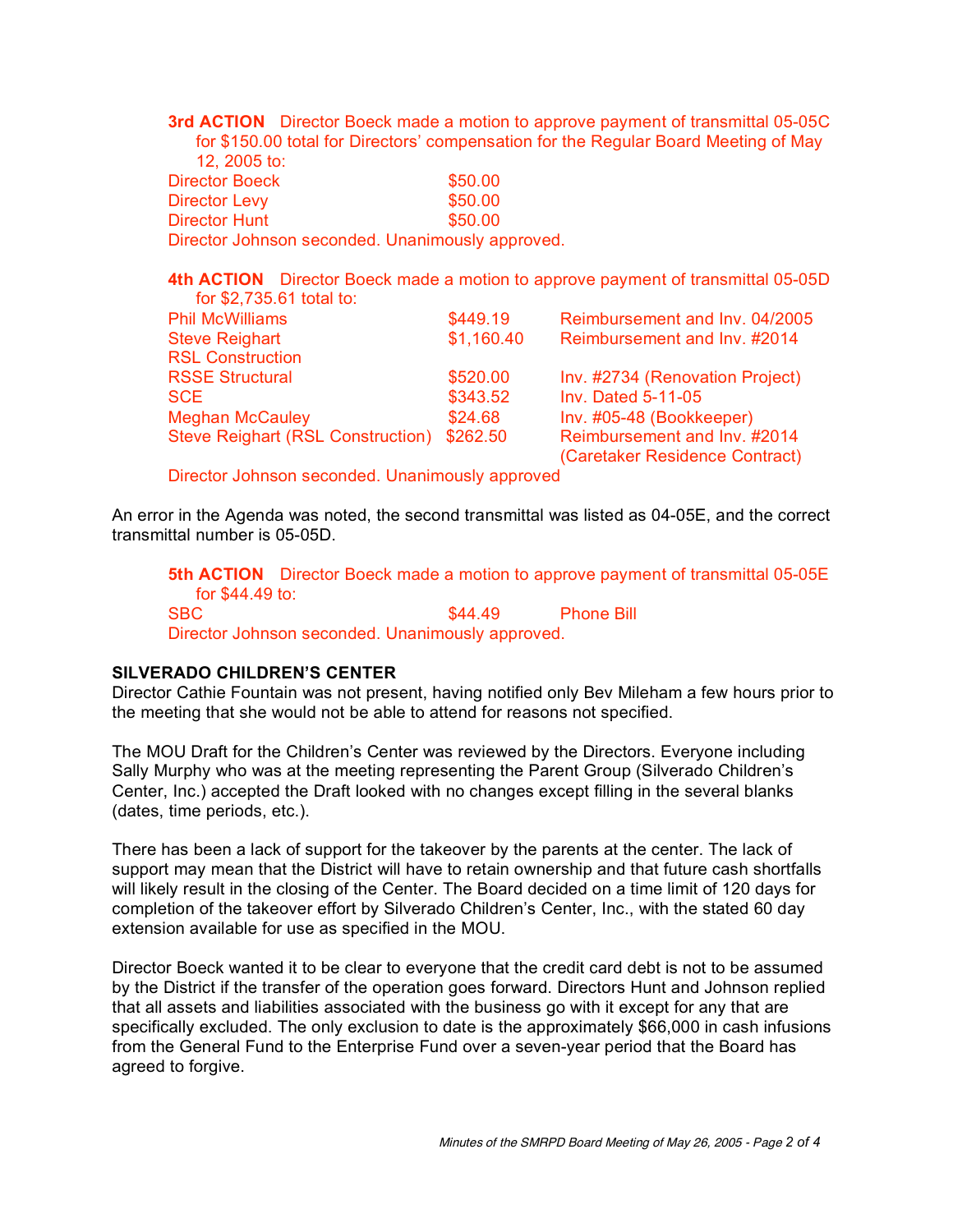**6th ACTION** Director Johnson made a motion that the Memorandum of Understanding with Parents Group regarding the takeover of the Silverado Children's Center be accepted, to be executed by President Hunt as soon as possible. Director Hunt seconded. Unanimously approved.

The Silverado Children's center monthly Financial Report was reviewed by the Board, and numerous questions arose. It was decided that Directors should review them further before discussing.

# **CARETAKER'S REPORT**

Fran Williams gave the Board a copy of the monthly calendars for rentals of the Modjeska and Silverado Community Centers. She reported that the Pet Clinic was a success, and that cleaning supplies and a vacuum cleaner are needed for the Community Centers. She will make a list of needs and submit to the Board later.

There is a new locking mailbox at the Silverado center for direct delivery of mail that will be handled by Caretaker Steve Reighart.

Phil McWilliams will purchase combination lock boxes for the Community Center keys to make them more readily accessible to users and more secure than hanging them on a fence.

New air conditioning and heating limit timers have been intstalled at the Silverado Community Center. They were only installed in the west unit because the circuit breaker in the east unit needs to be replaced. Covers for the switches in both HVAC exterior junction boxes will be fabricated and installed.

Director Hunt requested that new rattlesnake warning signs be hung at the Modjeska and Silverado parks because of the obviously increased snake population this year. Purchase of a suction device for immediate snake-bite treatment was proposed. Director Boeck said that District personnel are not qualified to perform medical care and incurred high liability in doing so. The best approach was agreed as calling paramedics since there's a full-time fire station about a mile away.

The Monthly Safety report forms and their use were discussed.

The Caretaker met with a sheriff's deputy and filed a report on vandalism in Modjeska Park. He also spoke to the children involved. He believes they are just bored and need activities to help keep them busy. He discussed taking some of the kids on field trips. He will talk to Director Levy, who is head of the Recreation Committe to try to come up with ideas for the kids.

### **GRANTS ADMINISTRATOR'S REPORT**

Phil McWilliams reported that Renovation Project Architect Bruce Newell had met with the county planning and building code personnel. In order to get permits it may be necessary to prove that the Modjeska Community Center was built by the state, as there appears to be no existing building permit for the structure. It was built in approximately 1947 and used since as the community Fire Hall and since 1972 as a Community Center. Francisco Alonso with the County is advising on ways to overcome this roadblock to the project.

Phil McWilliams presented two quotes for asbestos removal. The Board had previously authorized him to obtain quotes and execute a contract not to exceed \$4,100 so there was no need for further action. It was noted that the usual procedure is to accept the low bid unless